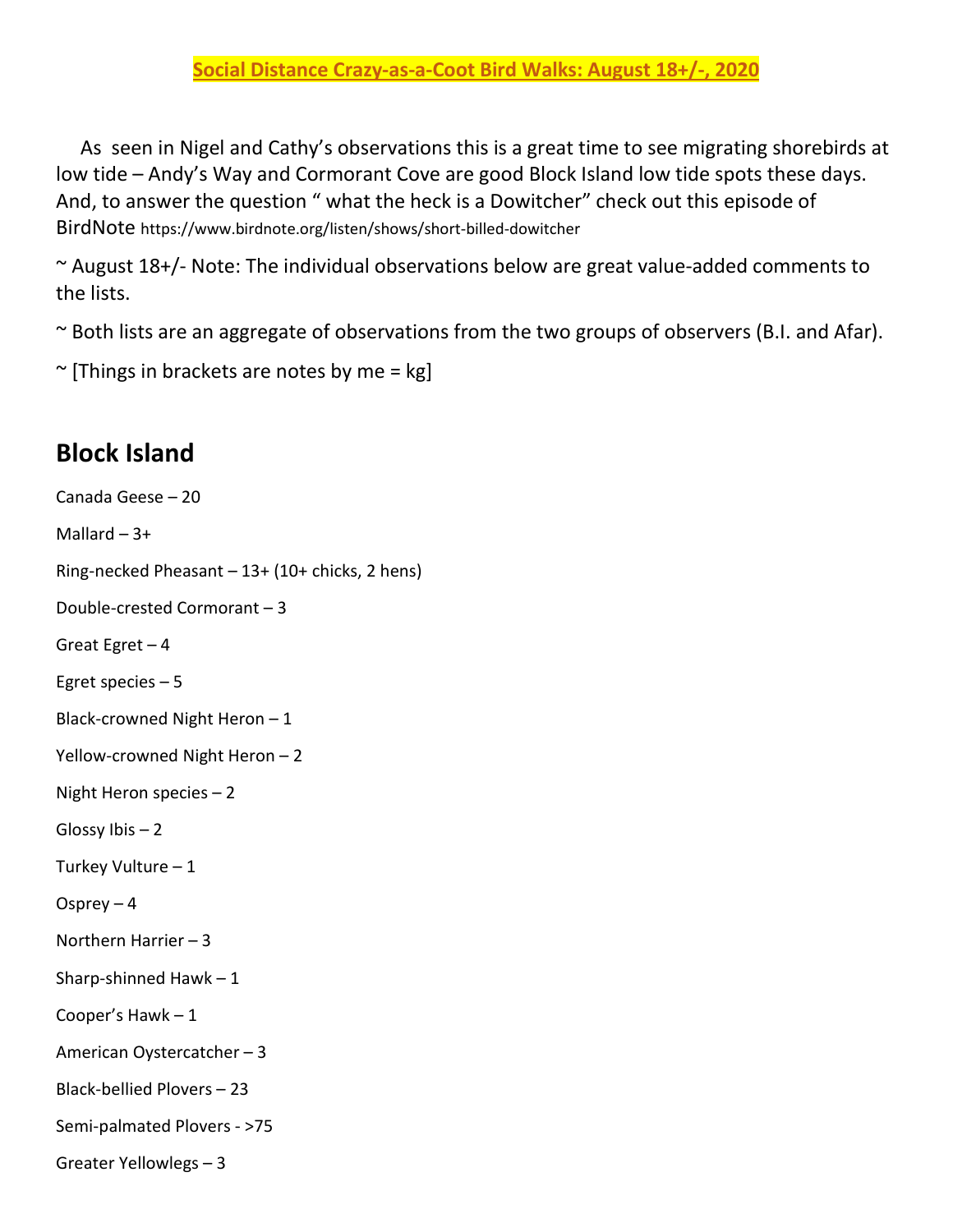Willet  $-5$ 

Ruddy Turnstone – 10

Sanderling – 18

Least Sandpiper – 1

Semi-palmated Sandpiper – 4

Peeps – 5

Short-billed Dowitcher – 2

Laughing Gull  $-6$ 

Ring-billed Gull  $-1$ 

Herring Gull – 9

Great Black-backed Gull – 3

Gull species – 5, plus many HYs

Mourning Dove  $-4$ 

Ruby-throated Hummingbird – 1

Belted Kingfisher – 1

Downy Woodpecker – 3

Peregrine Falcon – 1

Great-crested Flycatcher – 1

Eastern Kingbird – 2

Blue-headed Vireo – 1

American Crow – 12

Fish Crow – 7

Crow species  $-3$ 

Barn Swallow – 25

Black-capped Chickadee – 5

Carolina Wren – 3

American Robin – 9

Gray Catbird – 20

European Starling – 3

Northern Waterthrush – 1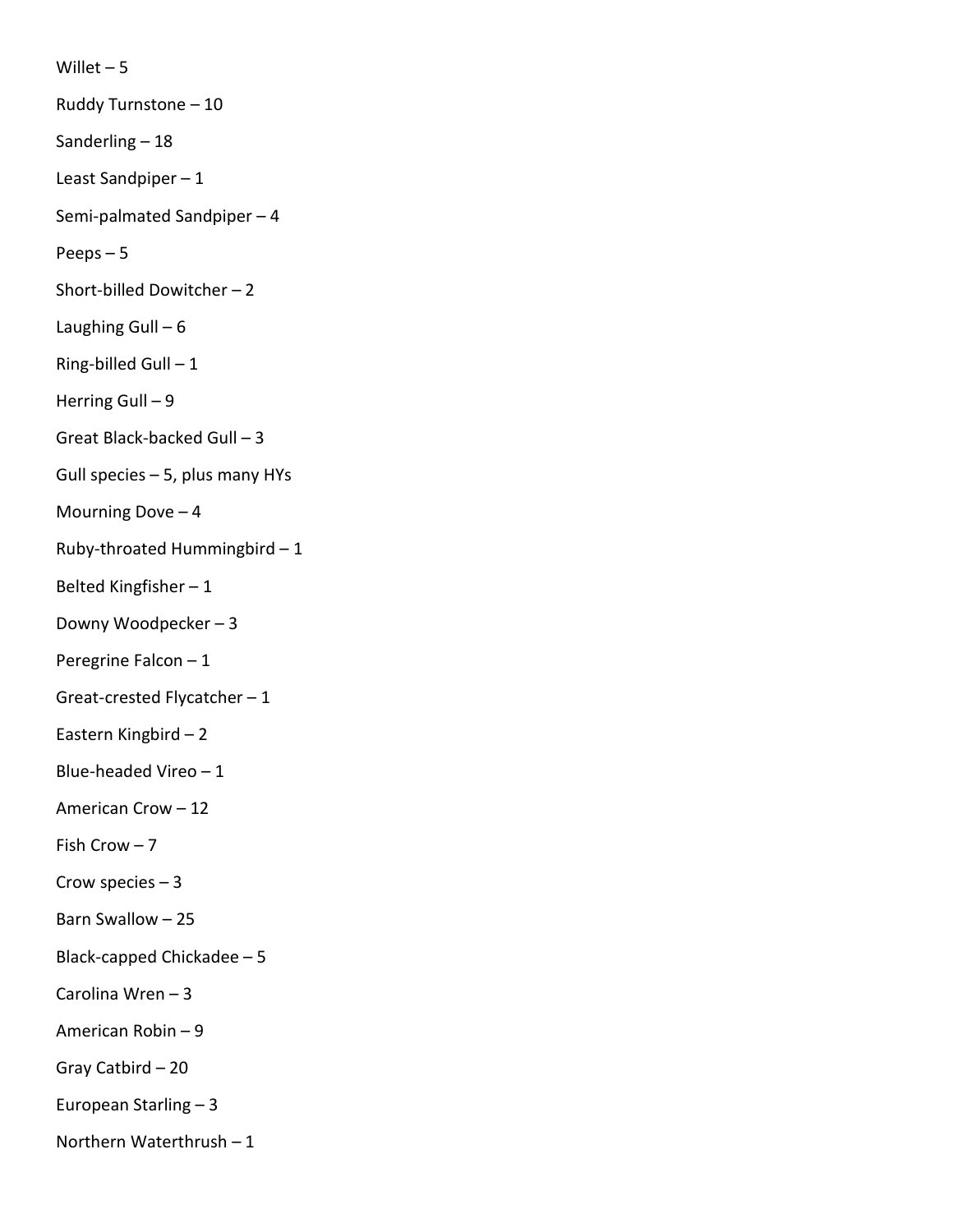Common Yellowthroat – 5 Yellow Warbler – 5 Rufous-sided Towhee – 6 Song Sparrow – 12 Northern Cardinal – 7 Red-winged Blackbird – 5 Common Grackles – 9 House Finch - 2 American Goldfinch – 23 House Sparrow – 22

**From Afar** East Providence/Barrington, RI; Essex, CT; Seattle WA; Roseburg, OR; Sedbergh, England

\*=European species. Canada Goose – 7 Mallard  $-5$ Double-crested Cormorant – 9 Great Blue Heron – 1 \*Grey Heron – 1 (same genus as Great Blue Heron in America) Great Egret  $-1$ Snowy  $-3$ Green Heron – 2 Black-crowned Night Heron – 2 Turkey Vulture – 1 Osprey  $-1$ Cooper's Hawk – 1 American Oystercatcher – 1 Semipalmated Plover – 1 Willet  $-1$ Herring Gull - 18 Great Black-backed Gull – 7, one eating an eel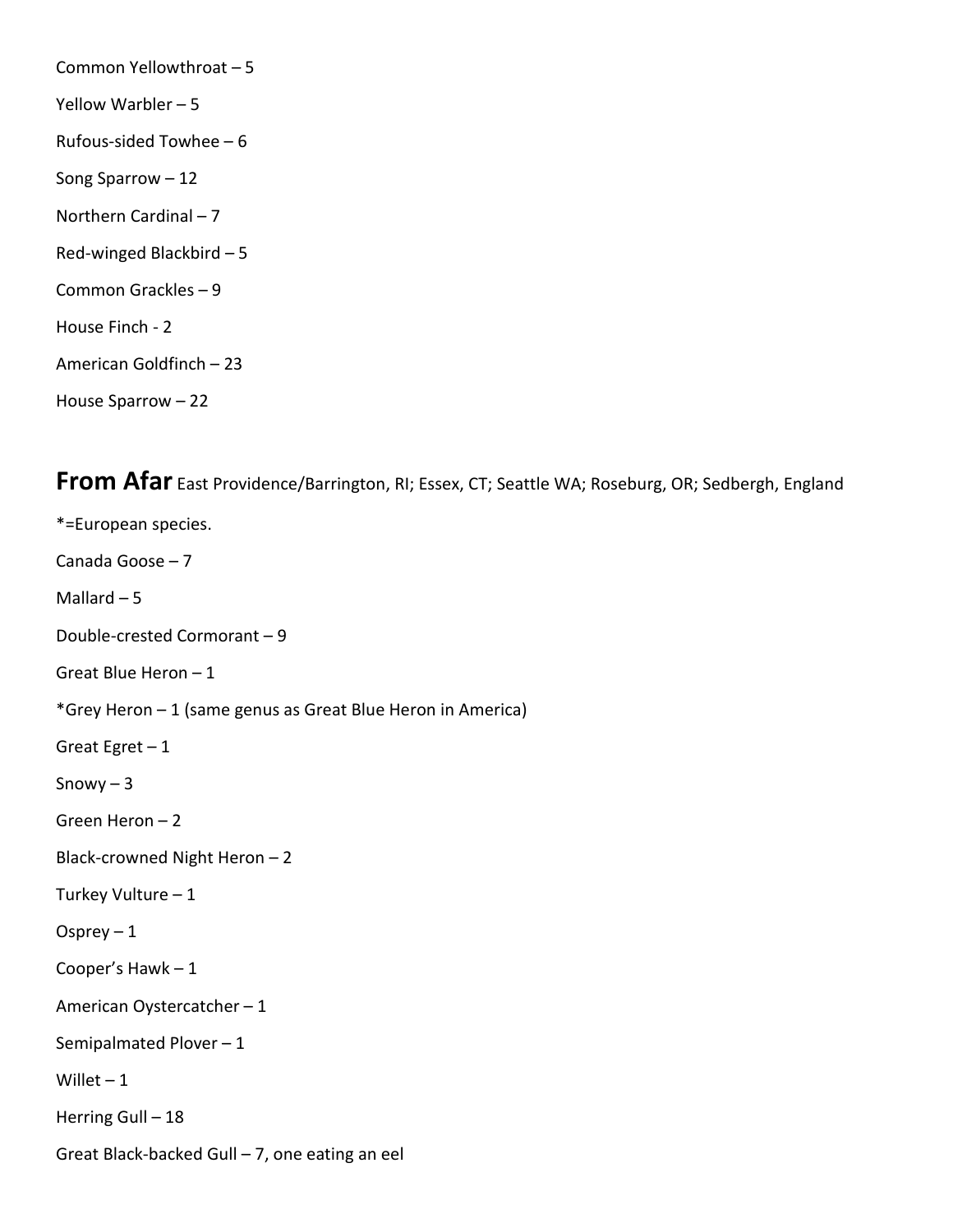Rock Pigeon – 4 Anna's Hummingbird – 3 Acorn Woodpecker – 2 Belted Kingfisher – 1 Black-capped Chickadee - 5 American Crow – 6 Fish Crow – 1 California Scrub Jay - 1 American Robin – 8+ Gray Catbird - 2 Northern Waterthrush – 1 Spotted Towhee – 1 Bullock's Oriole – 1 House Finch – 3 House Sparrow – 17

**Curt Milton**, Seattle, Washington: Not a lot of birds around today. But I found a few! Seems like it's too hot and humid. And the fall migration hasn't started. Temps in the mid 70s and clear. I walked to Interlaken Park in Seattle, which is a beautiful piece of forest right in the middle of the city. I could hear birds … but they were way up in the canopy so didn't see much. Here we go! Crow: 6, Rock pigeons: 4, House sparrows: 12, Black capped chickadee: 1, Anna's Hummingbird: 3, Robin: 2, House finch: 3 females, two were fledges. That's it from Seattle!

**Drew Wheelan w/Eartha** My daughter and I meandered along old town rd and Connecticut Ave birding and picking berries from 12:45- 14:00. Highlights were a young Peregrine being chased by a young Sharp-shinned Hawk above Club Soda, and a Blue-headed Vireo at the boy scout camp:12 Canada Goose at Mill Tail Pond, 2 Herring Gulls, 1 Peregrine Falcon , 1 Sharp-shinned Hawk, 2 Downey Woodpeckers , 4 Barn Swallows, 5 American Crows, 7 Fish Crows, 12 Gray Catbirds, 7 American Robins, 6 Song Sparrows, 4 Eastern Towhees, 1 Blue-headed Vireo, 6 Common Yellowthroats, 2 Yellow Warblers, 2 Red-winged Blackbirds, 9 Common Grackles, 18 American Goldfinches, 2 House Finches, 3 European Starlings, 13 House Sparrows. + I forgot that we also had a Belted Kingfisher, near Old Island Pub. + It was great to have a little nudge to pay attention! I otherwise might have missed seeing so much. Also, I forgot 2 Chickadees!

**Ellen Davis** - Besides a couple of cardinals, crows and catbirds, I didn't see too much this go round but I look forward to "bumping into you" [soon].

**Erica Anderson** - OR: So, we went camping in the Wallowa Whitman National forest and it was some of the worst birding ever! We could hear birds for about 5 minutes in the early morning and as the sun set but didn't really hear them during the day. I suppose it's partly because the trees are so tall they are way up in the canopy. I was bummed because there are some species up there we don't get at home. Ah well, camping was nice and the scenery was pretty. The trees are very different and there were some late wildflowers so there was other stuff to see.

 Next Tues we are going to be on upper Klamath Lake boating. It's one of the stop overs on the migration route so I have high hopes for next week!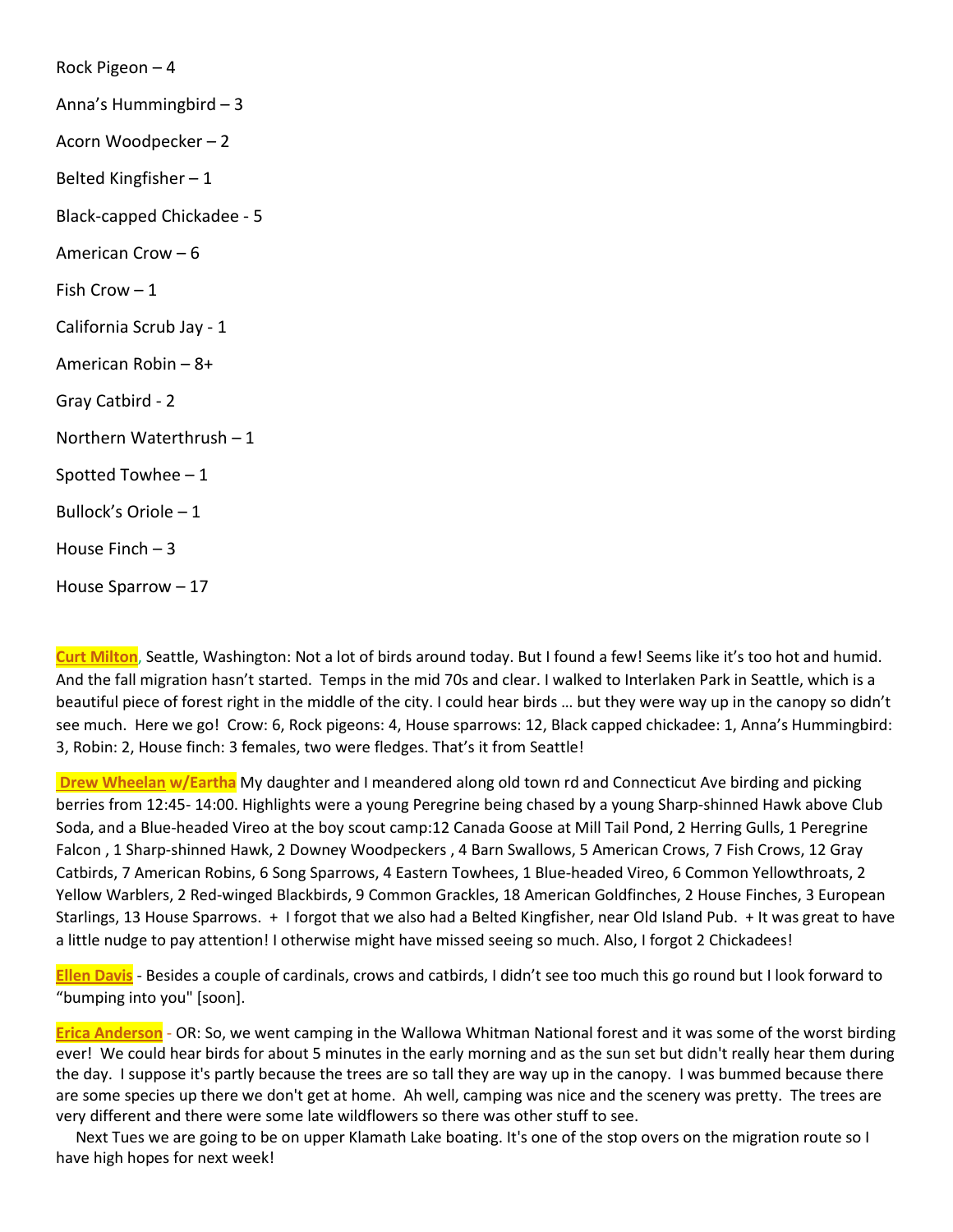**Gail Cahill** I didn't get out to look about until Friday [8/21 kg], if too late I understand. Small list. Roadmans Hollow trail from Peckham Farm, out to Black Rock via Jones Trail (?) and back up Black Rock Road: 1 – Towhee, 5 – Gulls, 1 - Barn Swallow, 1 – Catbird, 2 – Pheasant, 1 – Osprey

**Heather Hatfield** Wednesday August 19, West Side: 1 Glossy Ibis, 1 Great Egret, 3 Osprey, 1 Ruby throated hummingbird. Maze: 2 Eastern Kingbird, 3 Common Yellowthroat, 4 Cardinal, 3 BC Chickadee, 1 Great Crested Flycatcher. This is mostly a highlights list. I'll keep a more complete list soon. Hopefully we can bird together soon!

**Jon Peterson** – Essex, CT, 8/15 (early): Hi Kim: Read your message. I'm not around for your walk, but your comments on early Fall migrants sparked a realization that what I saw here two days ago at Essex Meadows in our swampy area was a Northern Waterthrush. You are right. They are on the move and have hit the Connecticut coast line region.

**Kim Gaffett** – 8/19 (late) OVF Pavilion: Carolina Wren 1, Amer. Robin 2, Catbird 5, Northern Waterthrush 1, YT 3, Yellow Warbler 3, Song Sparrow 3, RS Towhee 1; & home: Mallard 3+, Canada Geese 10 [probably same ones seen by DW, therefore not in list.] Downy woodpecker 1, Amer. Crow 5, Carolina Wren 2, Song Sparrow 3, House Sparrow 9, N. Cardinal 2, RW Blackbird 3, Cooper's Hawk eating a rat, and tooooo many chickens  $\odot$ 

**Laura Rosenzweig** – 8/17 (early) Sedburgh, England: I'll see what I can do tomorrow but today I had the great pleasure of getting up close and personal to a Grey Heron. It didn't fly off when we (me and Suki) got near so I could take a good look at it and just enjoy it being there. I didn't have a camera so I just watched for a while, while Suki meandered about the river's edge. At one point it 'yawned'! It was very grey so I think it was an immature bird judging by what I can see online. 8/18 - It's pouring here today, no sign of it letting up. I'm not going out, but if I see any birds from the window I'll let you know. [So happy to hear about the 8/17 Grey Heron.]

**Nigel Grindley & Cathy Joyce** - Cathy and I went for a low tide GSP walk. By some bizarre oversight, we both left our binoculars behind; nevertheless we had a great bird walk and saw: Canada Geese – 8, Double Crested Cormorants – 3, Night Herons - 4 (of which we were reasonably confident that 2 were Yellow-Crowned), Great Egrets – 3, Egret sp. - 5 (too distant for a definitive ID), Northern Harriers - 2 (at the same time), Black-bellied Plovers – 23, Semi-palmated Plovers - >75 (by far the most numerous bird seen), American Oystercatcher - 2 (both adults), Greater Yellowlegs – 3, Willets – 5, Ruddy Turnstones – 10, Sanderlings – 18, Peeps - 10 including at least 1 Least Sandpiper and 4 Semipalmated Sandpipers, Short-billed Dowitchers – 2, Laughing Gulls – 6, Ring-billed Gull – 1, Herring Gulls – 7, Greater Black-backed Gulls – 3, (Large Gull Species - many juveniles), Mourning Doves – 2, Crow sp. – 3. We had a great walk. Hey, who needs binoculars!!

**Penny Lapham** – Roseburg, OR. Wandering around the house and river: 1 California Scrub-Jay, 2 Acorn Woodpeckers, 4 Black-Capped Chickadees, 5 House Sparrows, 1 Female Spotted Towhee, 5 + Robins, 1 Great Blue Heron, 1 Green Heron, 7 Canada Geese, 1 Belted Kingfisher, 1 Vulture, 1 Female Bullock's Oriole, 5 Male Mallard Ducks

**Susan Matheke** – Once again I am late in reporting so if not listed I understand. [Obviously, I'm late too in getting around to the report. Kg] Monday evening [8/17] at West Beach looking over towards Andy's Way: many Snowy Egrets, a few Great Egrets, and many young Egrets, 1 Night Heron. [Many = 5, few = 3. kg] Willie swimming at Dories Cove, swam into a flock of ??? black headed gulls, small maybe Bonaparte or Laughing gulls (he looked in the book as soon as he came home and thought they were Bonaparte).[More likely Laughing Gull at this time of year and in that number. kg] Della's Fields: many Goldfinch's, I am sure we had some nesting pairs because we truly have a flock of Goldfinch, Turkey Vulture circling overhead, Ball Farm: at least 20 Barn swallows on the wire, 2 Mourning doves, and so many baby pheasants, at least 10 with two female pheasants.

**Tim Mooney** - Combined from various locations on the East Providence/Barrington, RI waterfront: Gray Catbird – 2, American Robin – 1, Herring Gull – 18, Black-backed Gull – 7, one eating an eel, Osprey – 1, Fish Crow – 1, Doublecrested Cormorant - 9; Hunt's Mills, Ten Mile River: Black-crowned Night Heron - 1; Mouth of Mussachuck Creek in Barrington (gulls omitted, already counted above): Cooper's Hawk – 1, American Oystercatcher – 5, Willet – 1, Semipalmated Plover – 1, Green Heron – 1, Great Egret – 1, Snowy Egret – 3